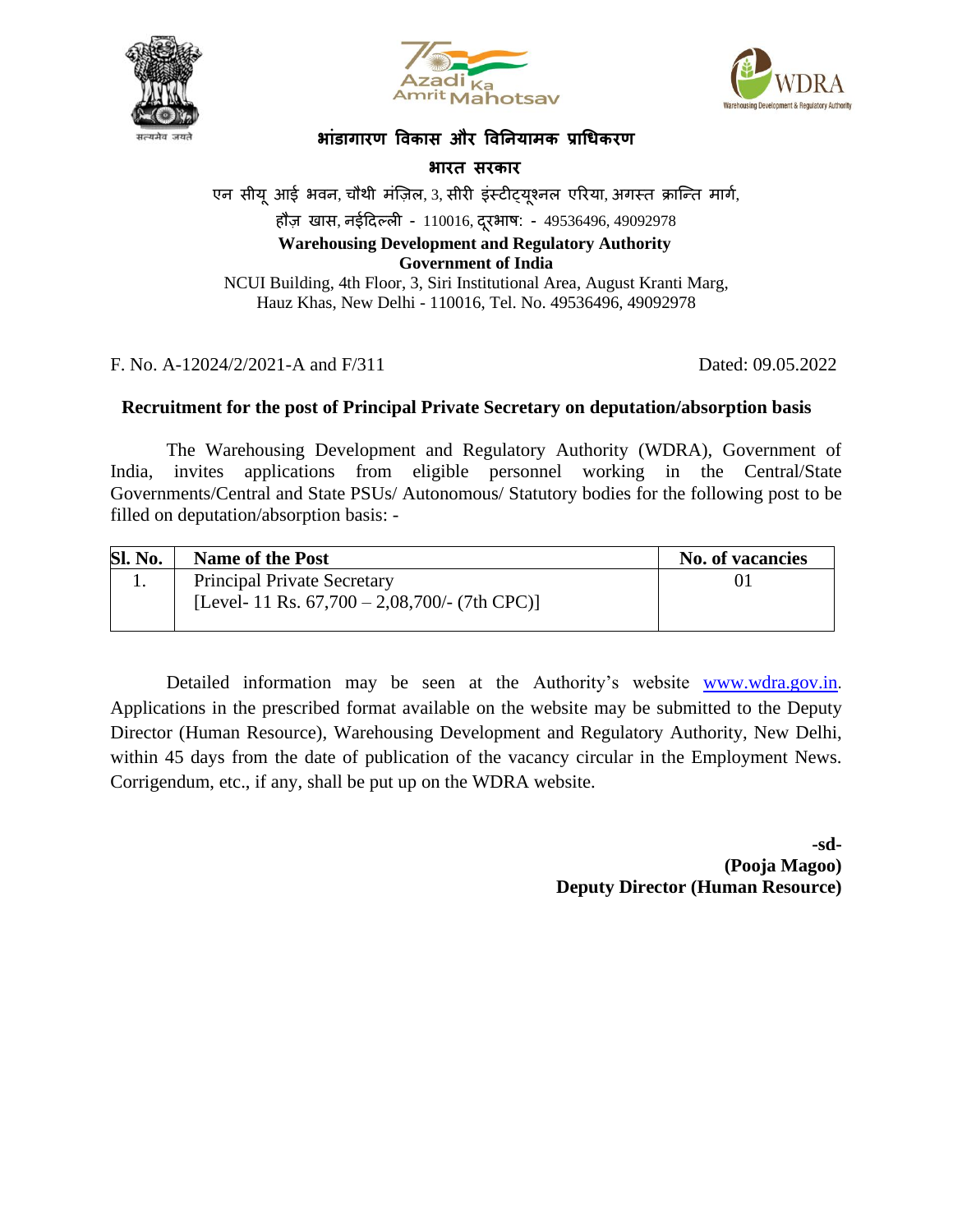





## **भाांडागारण विकास और विनियामक प्राधिकरण**

**भारत सरकार**

एन सीयू आई भवन, चौथी मंज़िल, 3, सीरी इंस्टीट्यूश्नल एरिया, अगस्त क्रान्ति मार्ग, हौज़ खास, नईदिल्ली - 110016, दुरभाष: - 49536496, 49092978 **Warehousing Development and Regulatory Authority Government of India** NCUI Building, 4th Floor, 3, Siri Institutional Area, August Kranti Marg, Hauz Khas, New Delhi - 110016, Tel. No. 49536496, 49092978

F. No. A-12024/2/2021-A and F/311 Dated: 09.05.2022

# **VACANCY CIRCULAR**

## **Subject: Filling up of the post of Principal Private Secretary in the Warehousing Development and Regulatory Authority (WDRA) on deputation/absorption basis.**

It is proposed to fill up the post of Principal Private Secretary in Warehousing Development and Regulatory Authority (WDRA) as indicated in **Annexure-I** on **deputation/absorption basis** from amongst the eligible personnel working in Central and State Government/ Central and State PSUs/ Central and State Autonomous/ Statutory bodies. The WDRA is a statutory authority set up under the Warehousing (Development & Regulation) Act,  $2007$  w.e.f.  $26<sup>th</sup>$  October, 2010. The office of the Authority is located at New Delhi.

2. Pay and other terms & conditions of the service of the officials selected on deputation will be governed by provisions laid down in the Department of Personnel and Training's OM No.  $6/8/2009$ -Estt. (Pay II) dated 17<sup>th</sup> June 2010 as amended from time-to-time. Since WDRA has no residential facility as such, HRA as per admissibility of Central Government employees will be admissible.

3. Selected candidate will be appointed on deputation basis initially for a period of three years which may be extended from time-to-time by the competent authority as per rules. The applicant should have a minimum of four years' service left as on the last date of receipt of applications.

4. The absorption of the officer/official in WDRA can be considered after two years of working on deputation on the post held by him/her and after satisfactory performance of the officer/official to the satisfaction of the Competent Authority. This will be subject to the acceptance of employee and NOC of his/her parent organisation and guidelines of DOPT in this regard.

5. Only such recommendations, as are accompanied by the requisite personal data in **Annexure-II** will be considered. Officer/ official, who once volunteer for the post(s), will not be permitted to withdraw his/her name later.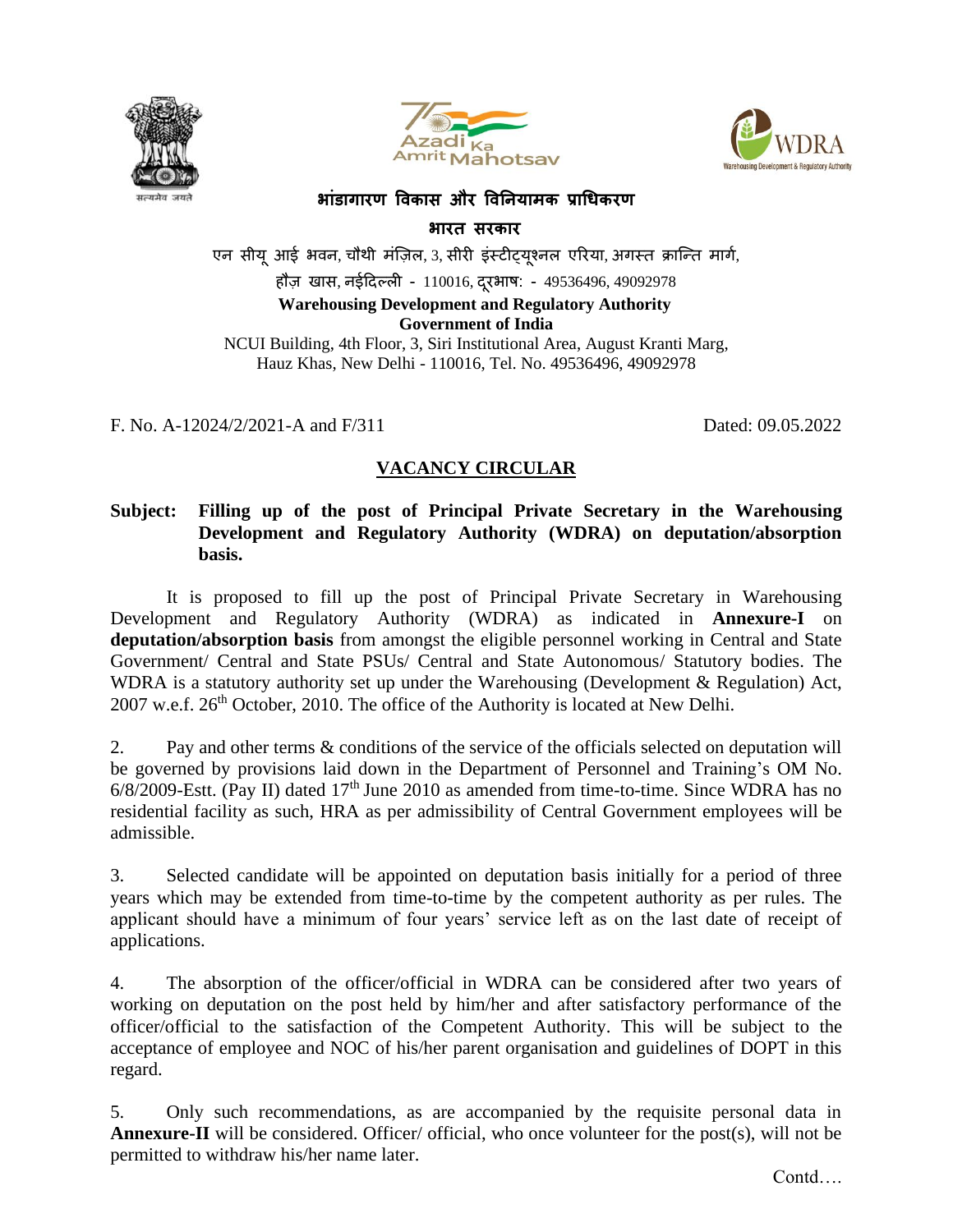6. It is requested that wide publicity may be given to the vacancy circular amongst the staff under your administrative control and applications in the prescribed proforma (**Annexure II**) along with attested copies of CRs of the officer/ official for the last five years, who can be spared in the event of their selection, **may be sent to this office within 45 days from the date of publication of this vacancy circular in the Employment News**. Applications received after the last date or without the CR dossiers and vigilance clearance or otherwise found incomplete will not be considered. While forwarding the applications, it may also be verified and certified that the particulars furnished by the applicants are correct and no disciplinary proceedings are either pending or contemplated against him/her. **(Annexure III)**

7. The prescribed application form, detailed terms and conditions, etc. are available on the WDRA website: [www.wdra.gov.in.](http://www.wdra.gov.in/) Applications may be forwarded in the prescribed proforma so as to reach this office within 45 days from the date of publication of this vacancy circular in the Employment News. A copy of the advertisement being published in the Newspapers / Employment News is attached.

**-sd-**Enclosures: 07 pages (**Pooja Magoo) Deputy Director (Human Resource)**

To

- 1. All Ministries/Departments of Govt. of India
- 2. Department of Personnel & Training (DoP&T) for uploading on their web portal
- 3. Notice Board of the Department of Food and Public Distribution
- 4. CWC/FCI/SWCs/NCDC/NCUI
- 5. IT Section, WDRA for uploading it on the Website of the WDRA
- 6. Guard file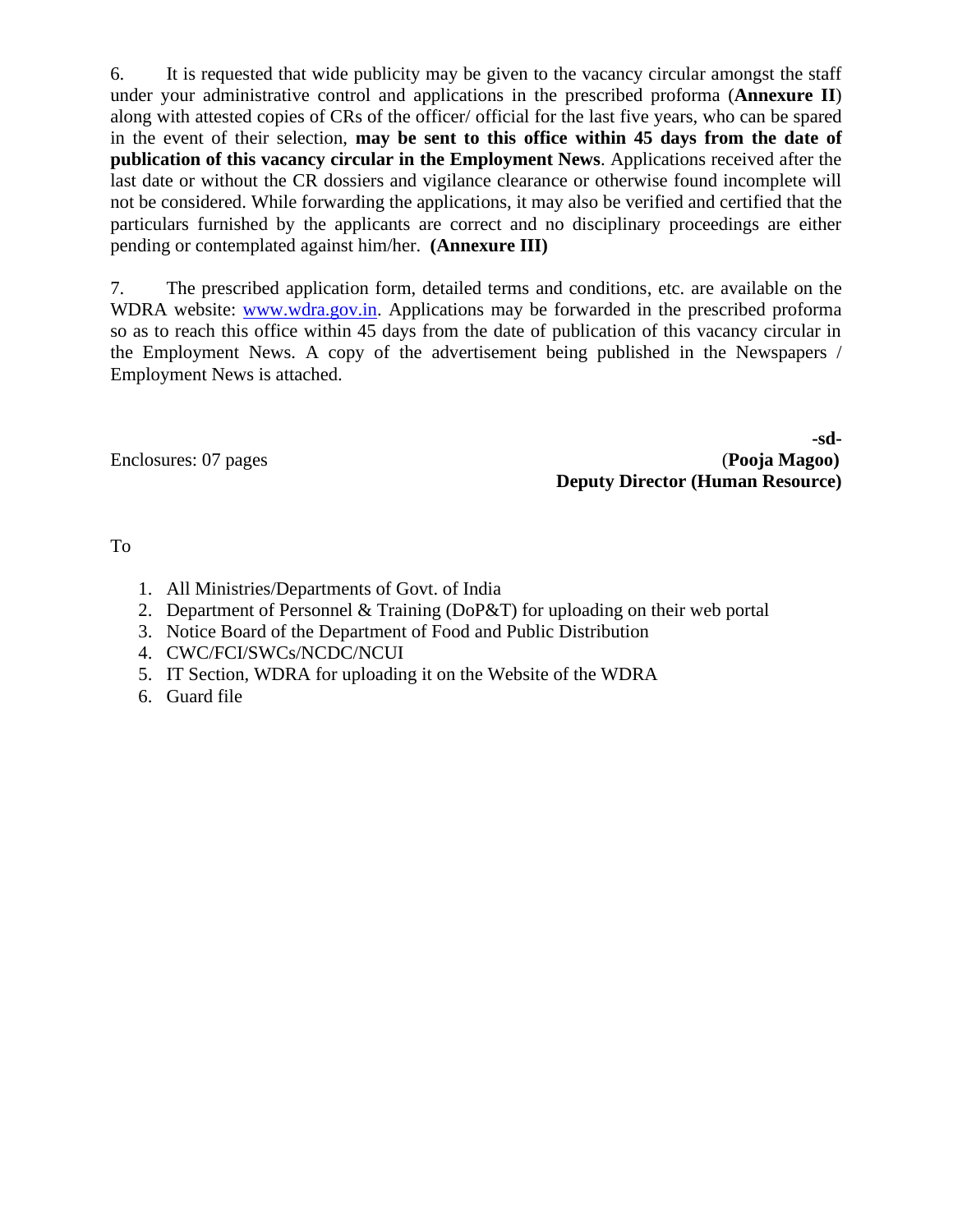# **1. Principal Private Secretary**

| 1. | Name and Designation of the<br>post (No. of posts)              | Principal Private Secretary (PPS), One post (1)                                                                                                                                                                                                                                                                                                                                                                                                                                                                                                                                                        |
|----|-----------------------------------------------------------------|--------------------------------------------------------------------------------------------------------------------------------------------------------------------------------------------------------------------------------------------------------------------------------------------------------------------------------------------------------------------------------------------------------------------------------------------------------------------------------------------------------------------------------------------------------------------------------------------------------|
| 2. | Pay Scale of the post                                           | Level-11 Rs.67,700 - 2,08,700/- (7 <sup>th</sup> CPC)                                                                                                                                                                                                                                                                                                                                                                                                                                                                                                                                                  |
| 3. | Grade/category of the post                                      | Group 'A'                                                                                                                                                                                                                                                                                                                                                                                                                                                                                                                                                                                              |
| 4. | Type of the Post                                                | Administration & Finance                                                                                                                                                                                                                                                                                                                                                                                                                                                                                                                                                                               |
| 5. | Essential<br>minimum<br>and<br>qualification of the post        | (i) Officers of Central and State Governments<br>Central<br>and<br><b>State</b><br>Public<br>Sector<br><sub>or</sub><br>Undertakings or Autonomous or Statutory<br>bodies holding analogous posts; or<br>(ii) Officers in Central or State Government or<br>Central and State Public Sector Undertakings<br>or Autonomous or Statutory bodies with five<br>years of regular service in Stenography line in<br>the level 9 $(Rs.53,100-1,67,800/)$ in the pay<br>matrix; and<br>(iii) Proficiency in Computer operations is                                                                             |
|    |                                                                 | essential and possessing stenography speed of<br>a minimum of eighty words per minute.                                                                                                                                                                                                                                                                                                                                                                                                                                                                                                                 |
| 6. | Duties and responsibilities<br>of<br>the post (Job Description) | The PPS will keep the officer free from routine<br>nature of work by mailing correspondence,<br>filing papers, making appointments, arranging<br>meetings and collecting information so as to<br>the<br>officer<br>more<br>time<br>give<br>to<br>devote<br>himself/herself to<br>his/her<br>assigned<br>work.<br>He/she will maintain the secrecy of confidential<br>and secret papers entrusted to him/her. He/she<br>will maintain cordial relations in his/her day-to-<br>official<br>interactions.<br>Knowledge<br>day<br>of<br>computer is essential. Any other work assigned<br>by the Authority |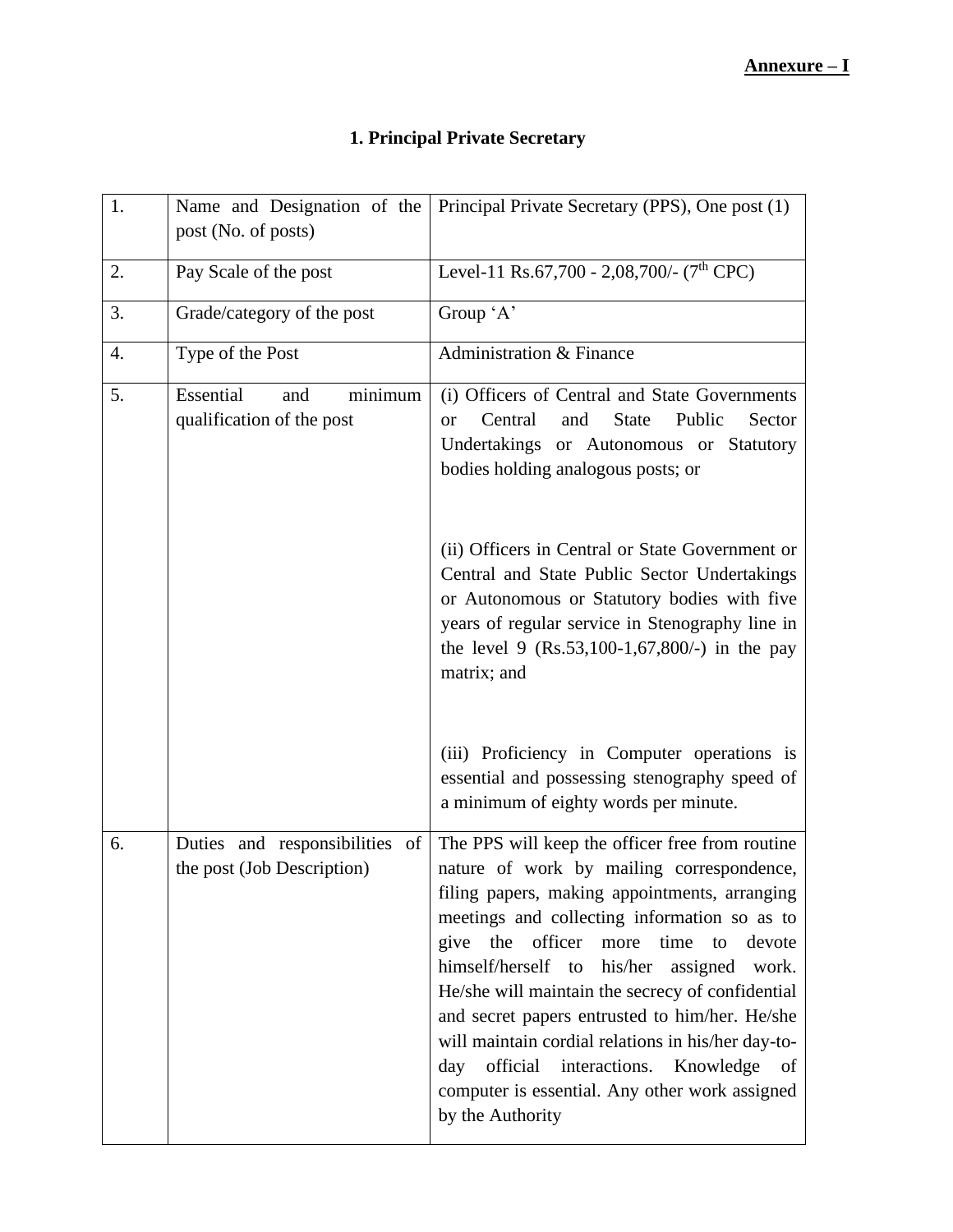## **Terms & Conditions**

The pay and other terms  $\&$  conditions of the service of the officer/ official selected on deputation will be governed by provisions laid down in the Department of Personnel and Training's O.M. No.6/8/2009-Estt. (Pay II), dated 17th June, 2010 and other related orders issued from time-to-time.

2. The selected candidate will be appointed on deputation basis initially for a period of three years which may be extended from time-to-time by the competent authority as per rules. The applicant should have a minimum of four years' service left as on the last date of receipt of applications.

3. Only such recommendations, as are accompanied by the requisite personal data in Annexure-II will be considered. Officer/official, who once volunteers for the post, will not be permitted to withdraw their names later.

4. Willing candidates may send their applications through proper channel in the prescribed Proforma (Annexure-II) along with attested copies of APARs/ACRs for the last five years within 45 days from the date of publication of this vacancy circular in the Employment News. Applications received after the last date or without the CR dossiers or otherwise found incomplete will not be considered. While forwarding the applications, it may also be verified and certified that the particulars furnished by the officer/official are correct and no disciplinary proceedings are either pending or contemplated against him/her. The integrity of the officer/official may also be certified. It may also be confirmed that no major/minor penalty has been imposed on him/her during the last ten years. (Annexure-III)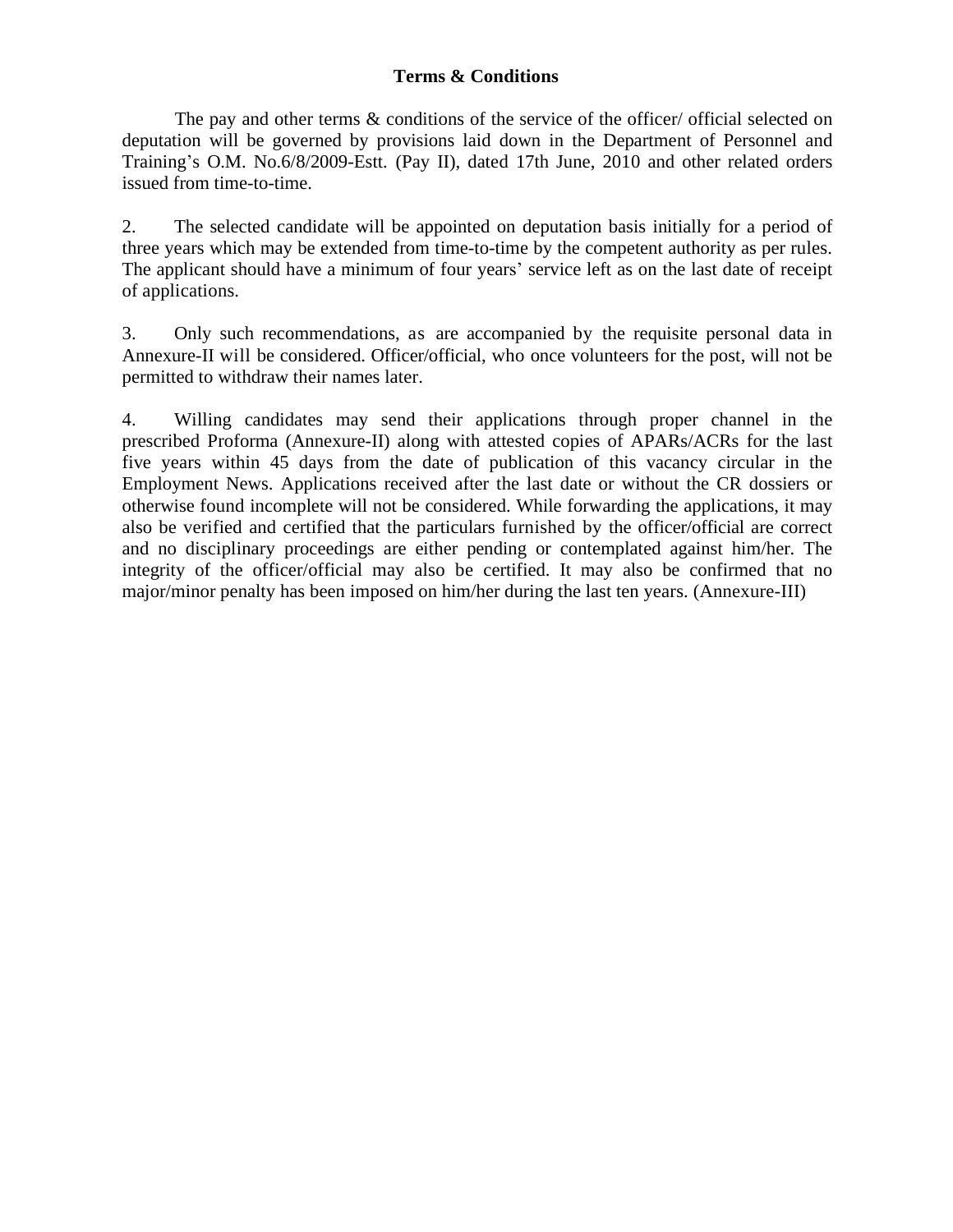## **BIO-DATA / CURRICULUM VITAE PROFORMA**

| 1. Name and Address<br>(in Block Letters)                                                                                                                                                                                          |                                                                |
|------------------------------------------------------------------------------------------------------------------------------------------------------------------------------------------------------------------------------------|----------------------------------------------------------------|
| 2. Date of Birth (in Christian era)                                                                                                                                                                                                |                                                                |
| 3.(i) Date of entry into service                                                                                                                                                                                                   |                                                                |
| $\sigma$ f<br>retirement under<br>Date<br>Central/State<br>(ii)<br><b>Government Rules</b>                                                                                                                                         |                                                                |
| 4. Educational Qualifications                                                                                                                                                                                                      |                                                                |
| 5. Whether Educational and other qualifications<br>required for the post are satisfied.<br>$($ If any<br>qualifications has been treated as equivalent to the<br>one prescribed in the Rules, state the authority for<br>the same) |                                                                |
| Qualifications/Experience required as mentioned in<br>the advertisement/vacancy circular                                                                                                                                           | Qualifications/experience possessed<br>by the officer/official |
| <b>Essential</b>                                                                                                                                                                                                                   | <b>Essential</b>                                               |
| A) Qualification                                                                                                                                                                                                                   | A) Qualification                                               |
| B) Experience                                                                                                                                                                                                                      | B) Experience                                                  |
| <b>Desirable</b>                                                                                                                                                                                                                   | <b>Desirable</b>                                               |
| A) Qualification                                                                                                                                                                                                                   | A) Qualification                                               |
| B) Experience                                                                                                                                                                                                                      | B) Experience                                                  |

5.1 **Note:** This column needs to be amplified to indicate Essential and Desirable Qualifications as mentioned in the RRs **by the Office** at the time of issue of Circular and issue of Advertisement in the Employment News.

5.2 In the case of Degree and Post Graduate Qualifications, Elective/ Main Ssubjects and Ssubsidiary Ssubjects may be indicated **by the candidate.**

6. Please state clearly whether in the light of entries made by you above, you meet the requisite Essential Qualifications and work experience of the post.

6.1 **Note: Borrowing Departments are to provide their specific comments/views confirming the relevant Essential Qualification/Work experience possessed by the Candidate (as indicated in the Bio-data) with reference to the post applied.**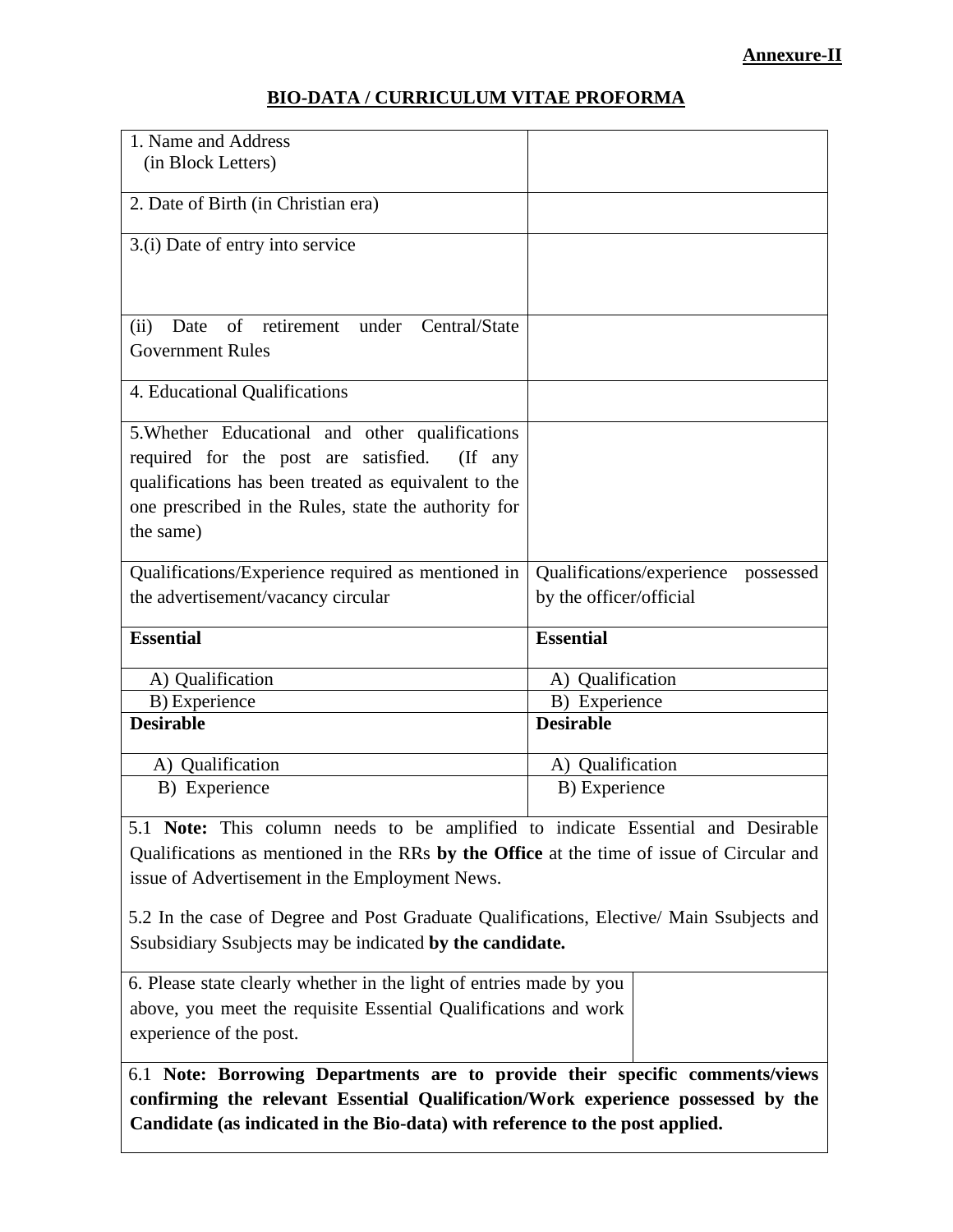7. Details of Employment, in chronological order. **Enclose a separate sheet duly authenticated by your signature, if the space below is insufficient.**

| Office/Institution | Post held | From | To | *Pay Band and Grade   Nature | of           |
|--------------------|-----------|------|----|------------------------------|--------------|
|                    | on        |      |    | Pay/Pay scale of the Duties  | (in          |
|                    | regular   |      |    | post held on regular         | detail)      |
|                    | basis     |      |    | basis.                       | highlighting |
|                    |           |      |    |                              | experience   |
|                    |           |      |    |                              | required for |
|                    |           |      |    |                              | the<br>post  |
|                    |           |      |    |                              | applied for  |
|                    |           |      |    |                              |              |
|                    |           |      |    |                              |              |
|                    |           |      |    |                              |              |
|                    |           |      |    |                              |              |
|                    |           |      |    |                              |              |
|                    |           |      |    |                              |              |

**\*Important:** Pay-band and Grade Pay granted under ACP/MACP are personal to the officer/ official and, therefore, should not be mentioned. **Only Pay Band and Grade Pay/Pay Scale of the post held on regular basis to be mentioned.** Details of ACP/MACP with present Pay Band and Grade Pay where such benefits have been drawn by the Candidate may be indicated as below:

| Office/Institute | Pay, Pay Band and Grade Pay   From<br>drawn under ACP/MACP<br>Scheme | To |
|------------------|----------------------------------------------------------------------|----|
|                  |                                                                      |    |

| 8. Nature of present employment, <i>i.e.</i> Ad-hoc |                     |                        |                |
|-----------------------------------------------------|---------------------|------------------------|----------------|
| Temporary or Quasi-Permanent<br><b>or</b>           | <sub>or</sub>       |                        |                |
| Permanent                                           |                     |                        |                |
| 9. In case the present employment is held on        |                     |                        |                |
| deputation/contract basis, please state -           |                     |                        |                |
|                                                     |                     |                        |                |
|                                                     |                     |                        |                |
|                                                     |                     |                        |                |
|                                                     |                     |                        |                |
| initial<br>of<br>The<br>date<br>a)                  | b) Period of        | c) Name of the parent  | d) Name of the |
| appointment                                         | appointme           | office/organization to | post and pay   |
|                                                     | nt<br><sub>on</sub> | which the applicant    | of the post    |
|                                                     | deputation          | belongs                | held<br>in     |
|                                                     | / contract          |                        | substantive    |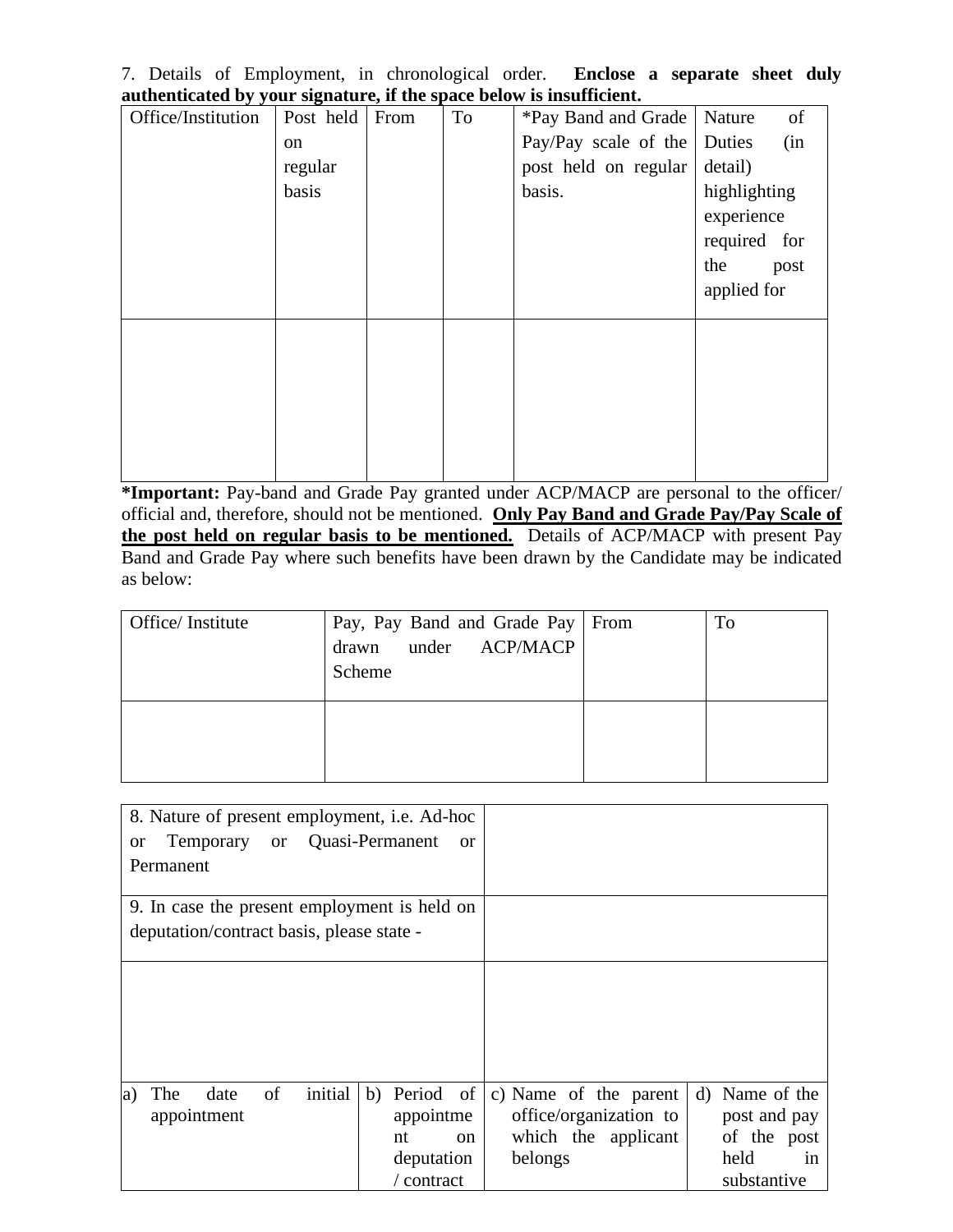|                                                                                                                                                                                                                                                                                                      |                     |                                                                    | capacity<br>in<br>the<br>parent<br>organization |  |
|------------------------------------------------------------------------------------------------------------------------------------------------------------------------------------------------------------------------------------------------------------------------------------------------------|---------------------|--------------------------------------------------------------------|-------------------------------------------------|--|
|                                                                                                                                                                                                                                                                                                      |                     |                                                                    |                                                 |  |
| 9.1 Note: In case of Officers already on deputation, the applications of<br>such officers should be forwarded by the parent cadre/ Department along<br>with Cadre Clearance, Vigilance Clearance and Integrity Certificate.<br>9.2 Note: Information under Column 9 (c) & (d) above must be given in |                     |                                                                    |                                                 |  |
| all cases where a person is holding a post on deputation outside the<br>cadre/organization but still maintaining a lien in his/her parent<br>cadre/organization                                                                                                                                      |                     |                                                                    |                                                 |  |
| 10. If any post held on Deputation in the past by the<br>applicant, date of return from the last deputation<br>and other details.                                                                                                                                                                    |                     |                                                                    |                                                 |  |
| 11. Additional details about present employment:                                                                                                                                                                                                                                                     |                     |                                                                    |                                                 |  |
| Please state whether working under (indicate the<br>name of your employer against the relevant<br>column)                                                                                                                                                                                            |                     |                                                                    |                                                 |  |
| a) Central Government<br><b>State Government</b><br>b)<br><b>Autonomous Organisation</b><br>c)<br>d) Government Undertaking<br>Universities<br>e)<br>Others<br>t)                                                                                                                                    |                     |                                                                    |                                                 |  |
| 12. Please state whether you are working in the<br>same Department and are in the feeder grade or<br>feeder to feeder grade                                                                                                                                                                          |                     |                                                                    |                                                 |  |
| 13. Are you in Revised Scale of Pay? If yes, give<br>the date from which the revision took place and<br>also indicate the pre-revised scale                                                                                                                                                          |                     |                                                                    |                                                 |  |
| 14. Total emoluments per month now drawn                                                                                                                                                                                                                                                             |                     |                                                                    |                                                 |  |
| Basic Pay with Scale of Pay and rate<br>of increment                                                                                                                                                                                                                                                 | Dearness<br>relief/ | Pay/interim<br>Allowances<br>other<br>etc. (with break-up details) | <b>Total Emoluments</b>                         |  |
|                                                                                                                                                                                                                                                                                                      |                     |                                                                    |                                                 |  |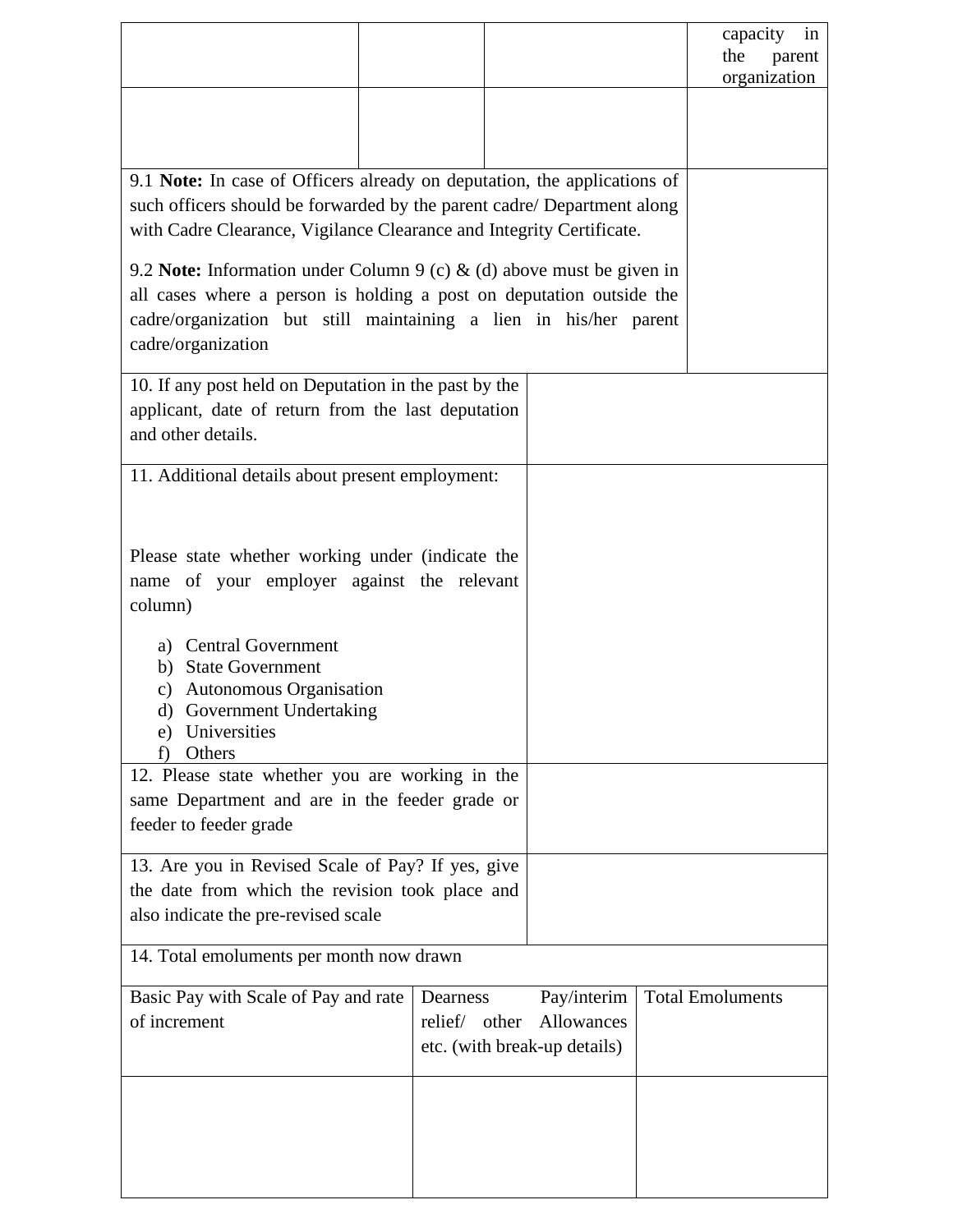| 15. A. Additional information: if any, relevant to               |  |
|------------------------------------------------------------------|--|
| the post you applied for in support of your                      |  |
| suitability for the post.                                        |  |
|                                                                  |  |
| (This among other things may provide information)                |  |
| with regard to (i) additional academic qualifications,           |  |
| (ii) professional training and (iii) work experience             |  |
| over and above prescribed in the Vacancy Circular/               |  |
| Advertisement)                                                   |  |
|                                                                  |  |
|                                                                  |  |
|                                                                  |  |
| (Note: Enclose a separate sheet, if the space is                 |  |
| insufficient)                                                    |  |
|                                                                  |  |
|                                                                  |  |
| 15. B. Achievements:                                             |  |
|                                                                  |  |
| The candidates are requested to indicate information             |  |
| with regard to:                                                  |  |
|                                                                  |  |
| (i) Research publications and reports<br>and<br>special projects |  |
| (ii) Awards/ Scholarships/ Official Appreciation                 |  |
| (iii) Affiliation with the professional bodies/                  |  |
| institutions/societies and;                                      |  |
| (iv)Patents registered in own name or achieved                   |  |
| for the organization                                             |  |
| (v) Any research/ innovative measure involving                   |  |
| official recognition                                             |  |
| (vi) Any other information.                                      |  |
| (Note: Enclose a separate sheet if the space is                  |  |
| insufficient)                                                    |  |
| 16. Whether belongs to SC/ST                                     |  |
|                                                                  |  |
|                                                                  |  |

I have carefully gone through the vacancy circular/advertisement and I am well aware that the information furnished in the Curriculum Vitae duly supported by the documents in respect of Essential Qualification/Work Experience submitted by me will also be assessed by the Selection Committee at the time of selection for the post. The information/details provided by me are correct and true to the best of my knowledge and no material fact having a bearing on my selection has been suppressed/ withheld.

#### **(Signature of the Candidate)**